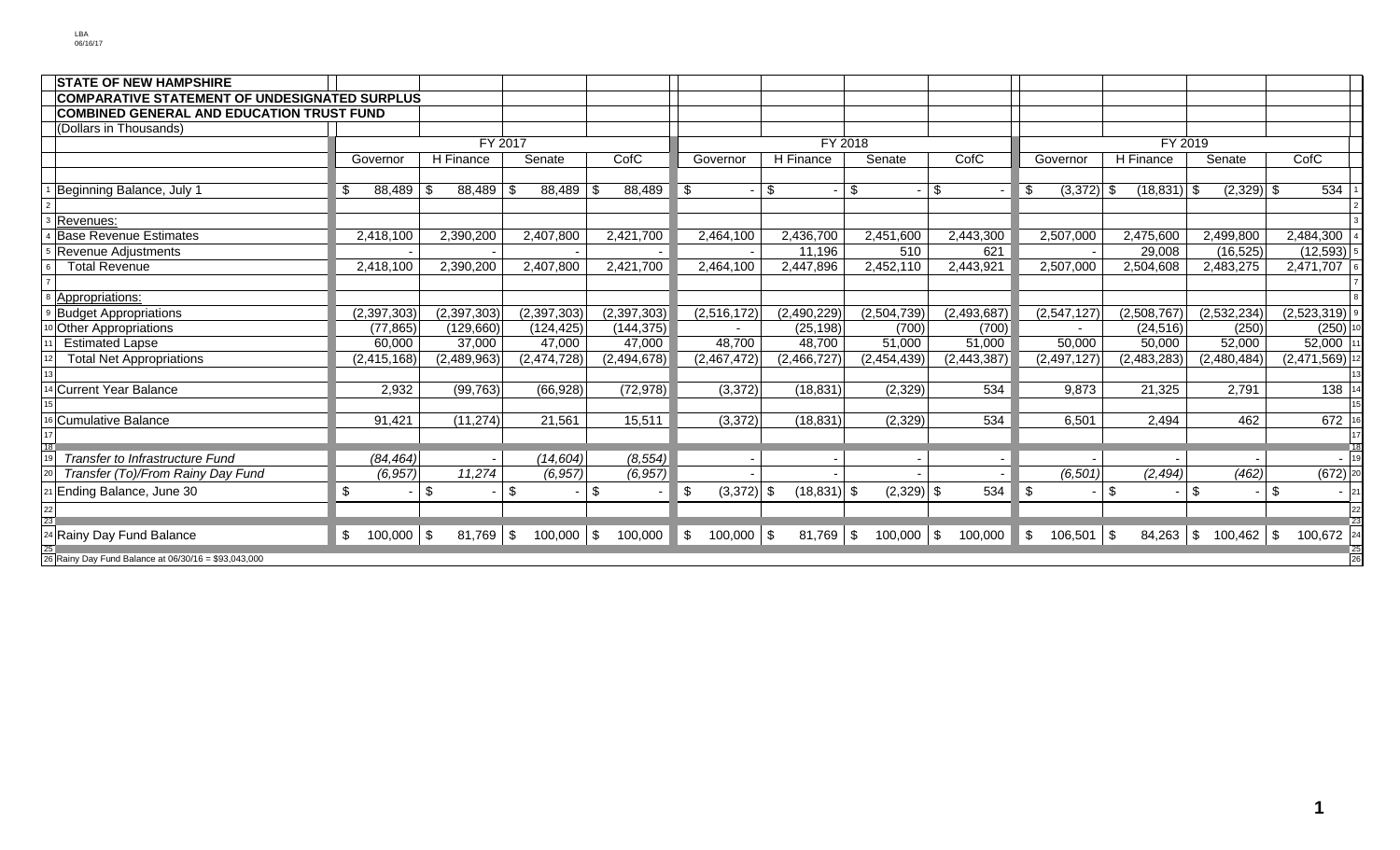| <b>STATE OF NEW HAMPSHIRE</b>                        |                           |                      |                            |               |                                |                |              |                |                    |                |                       |                       |  |  |
|------------------------------------------------------|---------------------------|----------------------|----------------------------|---------------|--------------------------------|----------------|--------------|----------------|--------------------|----------------|-----------------------|-----------------------|--|--|
| <b>COMPARATIVE STATEMENT OF UNDESIGNATED SURPLUS</b> |                           |                      |                            |               |                                |                |              |                |                    |                |                       |                       |  |  |
| <b>GENERAL FUND</b>                                  |                           |                      |                            |               |                                |                |              |                |                    |                |                       |                       |  |  |
| (Dollars in Thousands)                               |                           |                      |                            |               |                                |                |              |                |                    |                |                       |                       |  |  |
|                                                      |                           |                      |                            |               |                                |                |              |                |                    |                |                       |                       |  |  |
|                                                      |                           |                      | FY 2017                    |               |                                |                | FY 2018      |                | FY 2019            |                |                       |                       |  |  |
|                                                      | Governor                  | H Finance            | Senate                     | CofC          | Governor                       | $H$ Finance    | Senate       | CofC           | Governor           | H Finance      | Senate                | CofC                  |  |  |
|                                                      |                           |                      |                            |               |                                |                |              |                |                    |                |                       |                       |  |  |
| Beginning Balance, July 1                            | \$<br>88,489              | $88,489$ \ \$<br>\$. | 88,489                     | 88,489<br>-\$ | \$                             | \$             | \$           | $\mathfrak{L}$ | \$<br>$(3,372)$ \$ | $(18, 831)$ \$ | $(2,329)$ \$          | 534                   |  |  |
|                                                      |                           |                      |                            |               |                                |                |              |                |                    |                |                       |                       |  |  |
| Revenues:                                            |                           |                      |                            |               |                                |                |              |                |                    |                |                       |                       |  |  |
| Base Revenue - Schedule 1                            | 1,501,200                 | 1,476,000            | 1,494,500                  | 1,502,300     | 1,538,700                      | 1,519,400      | 1,527,700    | 1,520,000      | 1,572,700          | 1,550,300      | 1,564,700             | ,553,500              |  |  |
| Revenue Adjustments - Schedule 2                     |                           |                      |                            |               |                                | 3,696          | 510          | (2, 379)       |                    | 7,008          | (16, 525)             | (22, 593)             |  |  |
| <b>Total Revenues</b>                                | 1,501,200                 | 1,476,000            | 1,494,500                  | 1,502,300     | 1,538,700                      | 1,523,096      | 1,528,210    | 1,517,621      | 1,572,700          | 1,557,308      | 1,548,175             | 1,530,907             |  |  |
|                                                      |                           |                      |                            |               |                                |                |              |                |                    |                |                       |                       |  |  |
| 8 Appropriations:                                    |                           |                      |                            |               |                                |                |              |                |                    |                |                       |                       |  |  |
| <b>Budget Appropriations</b>                         | (1,425,678)               | (1, 425, 678)        | (1,425,678)                | (1,425,678)   | (1,542,074)                    | (1,528,663)    | (1,543,173)  | (1,532,121)    | (1,573,149)        | (1,558,400)    | (1,581,867)           | $(1,572,952)$ 9       |  |  |
| 10 Appropriation Adjustments - Schedule 2            | (77, 865)                 | (129,660)            | (124, 425)                 | (144, 375)    |                                | (25, 198)      | (700)        | (700)          |                    | (24, 516)      | (250)                 | $(250)$ 10            |  |  |
| Less Lapse Estimate (including ETF)                  | 60.000                    | 37,000               | 47,000                     | 47.000        | 48,700                         | 48,700         | 51.000       | 51,000         | 50,000             | 50,000         | 52,000                | 52,000                |  |  |
| Lapse Estimate %<br>12                               | $-4.0%$                   | $-2.4%$              | $-3.0%$                    | $-3.0%$       | $-3.2%$                        | $-3.1%$        | $-3.3%$      | $-3.3%$        | $-3.2%$            | $-3.2%$        | $-3.3%$               | $-3.3\%$ 12           |  |  |
| <b>Total Net Appropriations</b>                      | (1,443,543)               | (1,518,338)          | (1,503,103)                | (1,523,053)   | (1,493,374)                    | (1,505,161)    | (1,492,873)  | (1,481,821)    | (1,523,149)        | (1,532,916)    | (1,530,117)           | (1,521,202)           |  |  |
|                                                      |                           |                      |                            |               |                                |                |              |                |                    |                |                       |                       |  |  |
| <sup>5</sup> Current Year Balance                    | 57,657                    | (42, 338)            | (8,603)                    | (20, 753)     | 45,326                         | 17,935         | 35,337       | 35,800         | 49,551             | 24,392         | 18,058                | 9,705 15              |  |  |
|                                                      |                           |                      |                            |               |                                |                |              |                |                    |                |                       |                       |  |  |
| Cumulative Ending Balance, June 30                   | 146,146                   | 46,151               | 79,886                     | 67,736        | 45,326                         | 17,935         | 35,337       | 35,800         | 46,179             | 5,561          | 15,729                | 10,239                |  |  |
|                                                      |                           |                      |                            |               |                                |                |              |                |                    |                |                       |                       |  |  |
| 19 Transfer (To)/From Education Trust Fund           | (54, 725)                 | (57, 425)            | (58, 325)                  | (52, 225)     | (48, 698)                      | (36, 766)      | (37,666)     | (35, 266)      | (39, 678)          | (3,067)        | (15, 267)             | $(9,567)$ 19          |  |  |
|                                                      |                           |                      |                            |               |                                |                |              |                |                    |                |                       |                       |  |  |
| 21 Net Cumulative Ending Balance, June 30            | 91,421                    | (11, 274)            | 21,561                     | 15,511        | (3, 372)                       | (18, 831)      | (2, 329)     | 534            | 6,501              | 2,494          | 462                   | $672$ 21              |  |  |
| $\overline{23}$                                      |                           |                      |                            |               |                                |                |              |                |                    |                |                       | 22                    |  |  |
| Transfer to Infrastructure Fund                      | (84, 464)                 |                      | (14, 604)                  | (8, 554)      |                                |                |              |                |                    |                |                       | 23<br>$- 24$          |  |  |
| Transfer (To)/From Rainy Day Fund                    | (6, 957)                  | 11,274               | (6, 957)                   | (6, 957)      |                                |                |              |                | (6, 501)           | (2, 494)       | (462)                 | $(672)$ <sub>25</sub> |  |  |
| 26 Fund Balance After Transfers, June 30             | $\boldsymbol{\mathsf{S}}$ | \$                   | $\sqrt[6]{3}$              | \$            | $(3,372)$ \$<br>\$             | $(18, 831)$ \$ | $(2,329)$ \$ | 534            | \$<br>$\sim$       | \$             | \$                    | \$<br>$- 26$          |  |  |
|                                                      |                           |                      |                            |               |                                |                |              |                |                    |                |                       | 27                    |  |  |
|                                                      |                           |                      |                            |               |                                |                |              |                |                    |                |                       | 28                    |  |  |
| 29 Rainy Day Fund Balance                            | $$100,000$ \ \$           | 81,769               | $\sqrt{3}$<br>$100,000$ \$ | 100,000       | $\blacksquare$<br>$100,000$ \$ | $81,769$ \$    | $100,000$ \$ | 100,000        | \$<br>106,501      | \$<br>84,263   | $\sqrt{3}$<br>100,462 | \$<br>$100,672$ 29    |  |  |
| 31 Rainy Day Fund Balance at 06/30/16 = \$93,043,000 |                           |                      |                            |               |                                |                |              |                |                    |                |                       | 31                    |  |  |
|                                                      |                           |                      |                            |               |                                |                |              |                |                    |                |                       |                       |  |  |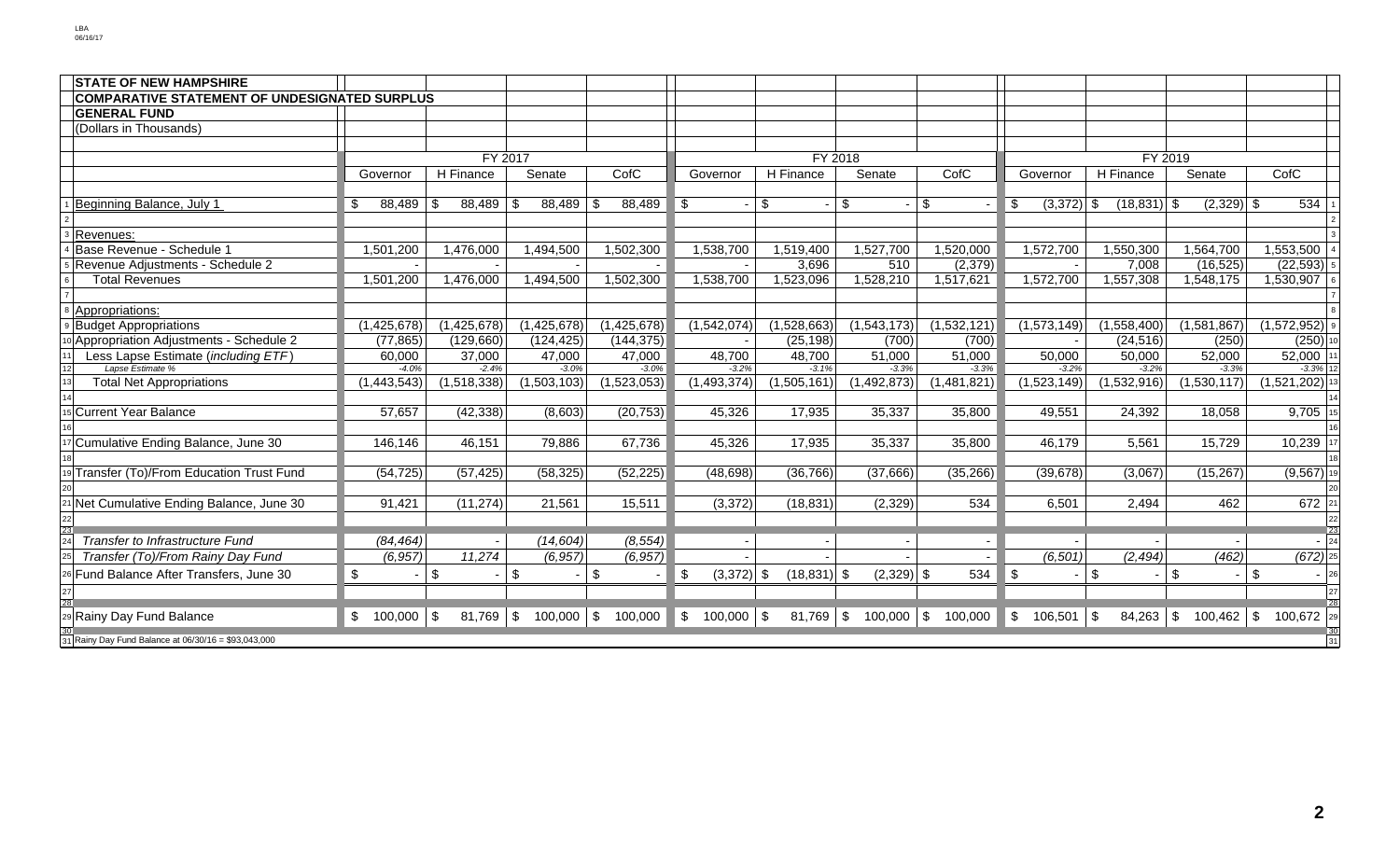| <b>STATE OF NEW HAMPSHIRE</b>    |             |                           |         | <b>SCHEDULE 1</b> |  |                           |                |  |                           |      |         |         |             |             |       |             |  |                        |
|----------------------------------|-------------|---------------------------|---------|-------------------|--|---------------------------|----------------|--|---------------------------|------|---------|---------|-------------|-------------|-------|-------------|--|------------------------|
| COMPARATIVE STATEMENT OF REVENUE |             |                           |         |                   |  |                           |                |  |                           |      |         |         |             |             |       |             |  |                        |
| <b>GENERAL FUND</b>              |             |                           |         |                   |  |                           |                |  |                           |      |         |         |             |             |       |             |  |                        |
| (Dollars in Thousands)           |             |                           |         |                   |  |                           |                |  |                           |      |         |         |             |             |       |             |  |                        |
|                                  |             |                           |         |                   |  |                           |                |  |                           |      |         |         |             |             |       |             |  |                        |
|                                  |             | FY 2017                   |         |                   |  |                           | FY 2018        |  |                           |      |         | FY 2019 |             |             |       |             |  |                        |
|                                  | Governor    | H Finance                 | Senate  | CofC              |  | Governor                  | H Finance      |  | Senate                    | CofC |         |         | Governor    | H Finance   |       | Senate      |  | CofC                   |
|                                  |             |                           |         |                   |  |                           |                |  |                           |      |         |         |             |             |       |             |  |                        |
| <b>Business Profits Tax</b>      | 323,900     | 316,200                   | 318,700 | 323,700           |  | 333,700                   | 324,400<br>-\$ |  | 329,700                   |      | 329,700 | \$      | 340,200     | 330,600     |       | 341,100     |  | 334,700                |
| <b>Business Enterprise Tax</b>   | 81,800      | 76,200                    | 79,400  | 80,600            |  | 84,200                    | 78,200         |  | 82,100                    |      | 82,100  |         | 85,600      | 79,700      |       | 84,900      |  | 83,300                 |
| Subtotal                         | 405,700     | 392,400                   | 398,100 | 404,300           |  | 417,900                   | 402,600<br>-96 |  | 411,800                   |      | 411,800 | \$      | 425,800     | 410,300     |       | 426,000     |  | 418,000                |
| Meals & Rooms                    | 307,300     | 304,700                   | 304,100 | 303,800           |  | 324,200                   | 320,300        |  | 319,300                   |      | 319,800 |         | 340,400     | 336,300     |       | 335,800     |  | 335,800                |
| Tobacco Tax                      | 119,200     | 120,600                   | 120,800 | 120,700           |  | 120,400                   | 125,300        |  | 120,400                   |      | 120,400 |         | 121,600     | 125,000     |       | 120,400     |  | 120,100                |
| 6 Transfers from Liquor Sales    | 144,000     | 144,000                   | 144,000 | 144,000           |  | 144,000                   | 146,800        |  | 145,000                   |      | 146,900 |         | 144,000     | 148,700     |       | 148,400     |  | 148,700                |
| Interest & Dividends Tax         | 94,100      | 94,100                    | 93,400  | 94,000            |  | 96,000                    | 96,000         |  | 98,000                    |      | 96,000  |         | 98,900      | 98,000      |       | 99,000      |  | 98,000                 |
| <b>Insurance Tax</b>             | 124,300     | 115,800                   | 119,900 | 122,000           |  | 120,300                   | 120,000        |  | 115,000                   |      | 113,600 |         | 120,000     | 120,000     |       | 116,000     |  | 117,500                |
| Communications Tax               | 49,100      | 49,000                    | 49,000  | 47,500            |  | 46,600                    | 45,400         |  | 45,600                    |      | 44,000  |         | 44,300      | 42,000      |       | 43,300      |  | 40,700   $\frac{1}{2}$ |
| <b>Real Estate Transfer Tax</b>  | 94,000      | 94,400                    | 98,600  | 97,900            |  | 102,500                   | 100,800        |  | 107,400                   |      | 105,300 |         | 108,700     | 106,800     |       | 111,500     |  | 111,700 1              |
| Court Fines & Fees               | 13,400      | 13,400                    | 13,400  | 13,400            |  | 13,700                    | 13,400         |  | 13,100                    |      | 13,200  |         | 13,800      | 13,400      |       | 13,000      |  | 13,200 1               |
| <sup>2</sup> Securities Revenue  | 43,600      | 44,500                    | 44,500  | 44,500            |  | 44,900                    | 45,500         |  | 45,800                    |      | 45,700  |         | 46,300      | 46,500      |       | 46,500      |  | 46,500 1               |
| Utility Consumption Tax          | 6,000       | 6,000                     | 6,000   | 6,000             |  | 6,000                     | 6,000          |  | 6,000                     |      | 6,000   |         | 6,000       |             | 6,000 | 6,000       |  | $6,000$ 1              |
| <sup>4</sup> Beer Tax            | 13,100      | 13,000                    | 12,800  | 12,900            |  | 13,200                    | 13,200         |  | 13,200                    |      | 13,200  |         | 13,200      | 13,200      |       | 13,200      |  | 13,200 1               |
| 5 Other                          | 78,300      | 75,000                    | 78,000  | 79,500            |  | 79,900                    | 75,000         |  | 78,000                    |      | 75,000  |         | 80,600      | 75,000      |       | 76,500      |  | 75,000 1               |
| 16 Tobacco Settlement            |             |                           | 2,600   | 2,600             |  |                           |                |  |                           |      |         |         |             |             |       |             |  | $-16$                  |
| <b>Medicaid Recovery</b>         | 9,100       | 9,100                     | 9,300   | 9,200             |  | 9,100                     | 9,100          |  | 9,100                     |      | 9,100   |         | 9,100       |             | 9,100 | 9,100       |  | $9,100$ 1              |
| Subtotal                         | \$1,501,200 | $$1,476,000$ $$1,494,500$ |         | \$1,502,300       |  | $$1,538,700$ $$1,519,400$ |                |  | $$1,527,700$ $$1,520,000$ |      |         |         | \$1,572,700 | \$1,550,300 |       | \$1,564,700 |  | \$1,553,500 18         |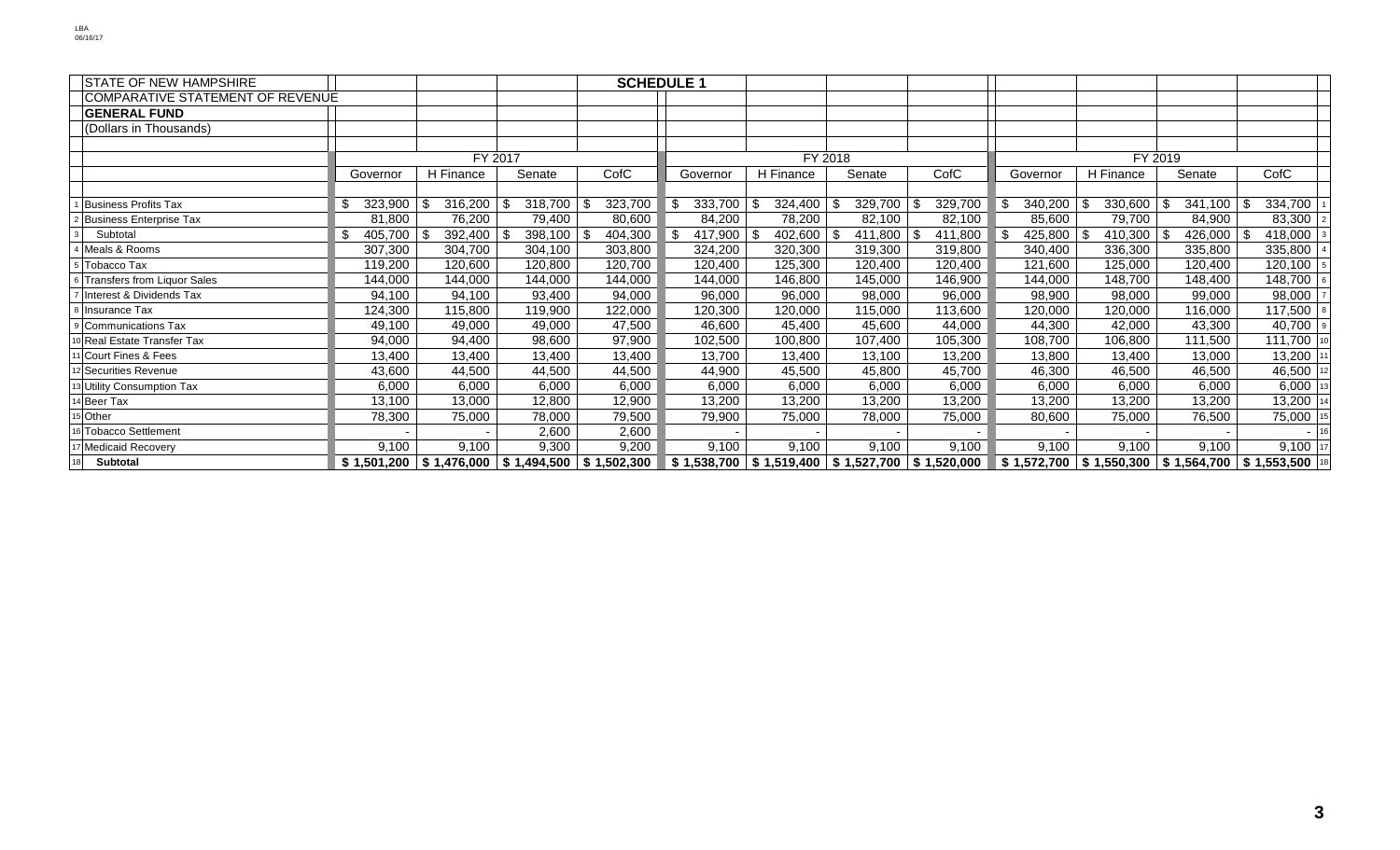| <b>STATE OF NEW HAMPSHIRE</b>                                                           |                      |                    |                 |                  | <b>SCHEDULE 2</b> |                        |            |          |          |                        |                |                      |
|-----------------------------------------------------------------------------------------|----------------------|--------------------|-----------------|------------------|-------------------|------------------------|------------|----------|----------|------------------------|----------------|----------------------|
| <b>ADJUSTMENTS - SCHEDULE 2</b>                                                         |                      |                    |                 |                  |                   |                        |            |          |          |                        |                |                      |
| <b>GENERAL FUND</b>                                                                     |                      |                    |                 |                  |                   |                        |            |          |          |                        |                |                      |
| (Dollars in Thousands)                                                                  |                      |                    |                 |                  |                   |                        |            |          |          |                        |                |                      |
|                                                                                         |                      | FY 2017            |                 |                  |                   | FY 2018                |            |          |          | FY 2019                |                |                      |
|                                                                                         | Governor             | H Finance          | Senate          | CofC             | Governor          | H Finance              | Senate     | CofC     | Governor | H Finance              | Senate         | CofC                 |
|                                                                                         |                      |                    |                 |                  |                   |                        |            |          |          |                        |                |                      |
| <b>REVENUE ADJUSTMENTS:</b>                                                             |                      |                    |                 |                  |                   |                        |            |          |          |                        |                |                      |
| 2 Liquor Net Profit - Reduced Expenditures                                              |                      |                    |                 |                  |                   | 3,283                  | 335        | 835      |          | 3,879                  | 1,300          | 1,800                |
| 3 Liquor Net Profit - Governor's Commission to 3.4%                                     |                      |                    |                 |                  |                   |                        |            | (3, 389) |          |                        |                | (3,568)              |
| 4 Restaurant/Food Vendor License Fees                                                   |                      |                    |                 |                  |                   | 263                    |            |          |          | 279                    |                |                      |
| DRA Audit Revenue - Multi-State Auditors<br>5                                           |                      |                    |                 | $\sim$           |                   | 400                    | 400        | 400      |          | 3,100                  | 3,100          | 3,100                |
| 6 Restrict Airways Toll Revenue                                                         |                      |                    |                 |                  |                   | (250)                  | (225)      | (225)    |          | (250)                  | (225)          | (225)                |
| 7 BPT/BET Rate Reductions                                                               |                      |                    |                 |                  |                   |                        |            |          |          |                        | (11,000)       | (11,000)             |
| 8 BPT, Section 179 deduction to \$500,000                                               |                      |                    |                 | $\sim$           |                   |                        |            |          |          |                        | (9,700)        | (9,700)              |
| 9 Repeal Electricity Consumption Tax (January 1, 2019)                                  |                      |                    |                 |                  |                   |                        |            |          |          |                        |                | (3,000)              |
| 10 TOTAL REVENUE ADJUSTMENTS                                                            | \$                   | $-1$ \$<br>$-1$ \$ | -   \$          |                  | $\sqrt{2}$        | $-5$<br>$3,696$ \$     | $510$ \$   | (2,379)  | ∥\$      | $-1$ \$<br>$7,008$ \$  | $(16, 525)$ \$ | (22, 593)            |
|                                                                                         |                      |                    |                 |                  |                   |                        |            |          |          |                        |                |                      |
| 12 APPROPRIATION ADJUSTMENTS:                                                           |                      |                    |                 |                  |                   |                        |            |          |          |                        |                | 12                   |
| 13 Legislative Specials - Prior Session                                                 | (12, 300)            | (14,700)           | (14,700)        | (14, 700)        |                   |                        |            |          |          |                        |                | $-13$                |
| 14 Statutory Appropriations                                                             | (600)                | (6,000)            | (6,400)         | (6,400)          |                   |                        |            |          |          |                        |                | 14                   |
| 15 Fiscal Committee Authorizations                                                      | (3,800)              | (3,800)            | (3,800)         | (3,800)          |                   |                        |            |          |          |                        |                | 15                   |
| 16 Dairy Farmer Relief Appropriation (Ch.27, L'17)                                      | (2,000)              | (2,000)            | (2,000)         | (2,000)          |                   |                        |            |          |          |                        |                | 16                   |
| 17 FY16 Adequacy Net Impact (Ch.28, L'17)                                               | (9,065)              |                    |                 |                  |                   |                        |            |          |          |                        |                | 17                   |
| 18 Concord Steam Appropriations (Ch. 2, L'17)                                           |                      | (18,000)           | (18,000)        | (18,000)         |                   |                        |            |          |          |                        |                | 18                   |
| 19 Roads and Bridges (SB 38)                                                            |                      | (35,000)           | (36, 800)       | (36, 800)        |                   |                        |            |          |          |                        |                | 19                   |
| 20 DHHS Medicaid Shortfall Appropriation (HB 629)                                       | (50, 100)            | (36,500)           | (33, 200)       | (33, 200)        |                   |                        |            |          |          |                        |                | 20                   |
| 21 Drug Interdiction (SB 131)                                                           |                      | (3,660)            | (4, 495)        | (4, 495)         |                   |                        |            |          |          |                        |                | 21                   |
| 22 Drinking Water and Wastewater Grants (SB 57)                                         |                      |                    | (3,580)         | (3,580)          |                   |                        |            |          |          |                        |                | 22                   |
| 23 Lakeshore Redevelopment Planning Commission (HB 340)                                 |                      |                    | (250)           | (250)            |                   |                        |            |          |          |                        |                | 23                   |
| 24 Concord School District - Concord Stream                                             |                      |                    | (1,200)         |                  |                   |                        |            |          |          |                        |                | $-24$                |
| 25 School Building Aid (HB 517)                                                         |                      | (10,000)           |                 | (2,250)          |                   |                        |            |          |          |                        |                | $-25$                |
| 26 Judicial Branch Back of Budget Reduction                                             |                      |                    |                 |                  |                   | 1,200                  |            |          |          | 1,200                  |                | 26                   |
| 27 Corrections Back of Budget Reduction                                                 |                      |                    |                 | $\sim$           |                   | 1,021                  |            |          |          | 1,557                  |                | $-27$<br>28          |
| 28 Municipal Aid                                                                        |                      |                    |                 | $\sim$           |                   | (25,000)               |            |          |          | (25,000)               |                | $-29$                |
| 29 Controlled Drug Prescription Health and Safety (PDMP)                                |                      |                    |                 | $\sim$           |                   |                        | (100)      | (100)    |          |                        |                |                      |
| 30 Internet Crimes Against Children                                                     |                      |                    |                 | $\sim$           |                   | (75)                   | (250)      | (250)    |          | (100)                  | (250)          | $(250)$ 30<br>$-131$ |
| 31 Fire Standards and EMS Fund Appropriation                                            |                      |                    |                 |                  |                   |                        | (250)      | (250)    |          |                        |                | 32                   |
| 32 DRED Welcome Center Appropriation<br>33 Additional DRED Welcome Center Appropriation |                      |                    |                 | $\sim$<br>$\sim$ |                   | (500)<br>(1,644)       |            |          |          | (500)<br>(1,673)       |                | 33                   |
| 34 County Long Term Care Study                                                          |                      |                    |                 | $\sim$           |                   | (100)                  | (100)      | (100)    |          |                        |                | $\overline{34}$      |
| 35 DCYF Study                                                                           |                      |                    |                 |                  |                   | (100)                  |            |          |          |                        |                | 35                   |
| 36 Governor's Scholarship Fund                                                          |                      |                    |                 | (5,000)          |                   | $\sim$                 |            |          |          |                        |                | $-36$                |
| 37 Highway Fund Appropriation - FY 2017                                                 |                      |                    |                 | (13,900)         |                   |                        |            |          |          |                        |                | $-137$               |
| 38 TOTAL APPROPRIATION ADJUSTMENTS                                                      | \$<br>$(77, 865)$ \$ | $(129,660)$ \$     | $(124, 425)$ \$ | (144, 375)       | ∎s                | - SI<br>$(25, 198)$ \$ | $(700)$ \$ | (700)    | l S      | $(24, 516)$ \$<br>l \$ | $(250)$ \$     | $(250)$ 38           |
|                                                                                         |                      |                    |                 |                  |                   |                        |            |          |          |                        |                | $\overline{39}$      |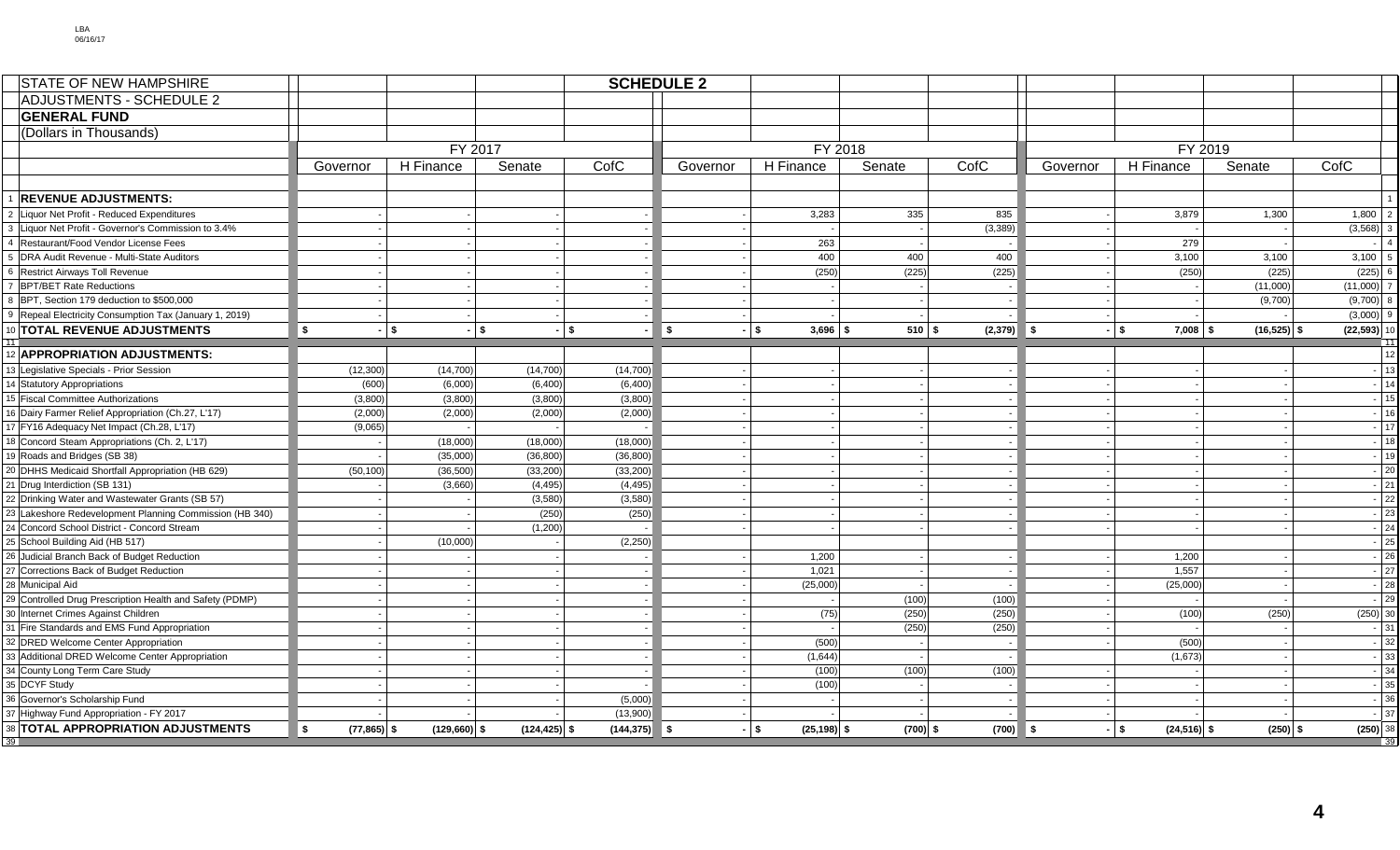| <b>STATE OF NEW HAMPSHIRE</b>                |                         |                |               |            |              |            |                      |            |               |                           |               |                           |    |
|----------------------------------------------|-------------------------|----------------|---------------|------------|--------------|------------|----------------------|------------|---------------|---------------------------|---------------|---------------------------|----|
| COMPARATIVE STATEMENT OF FUND BALANCE        |                         |                |               |            |              |            |                      |            |               |                           |               |                           |    |
| <b>EDUCATION TRUST FUND</b>                  |                         |                |               |            |              |            |                      |            |               |                           |               |                           |    |
| (Dollars in Thousands)                       |                         |                |               |            |              |            |                      |            |               |                           |               |                           |    |
|                                              |                         |                |               |            |              |            |                      | FY 2019    |               |                           |               |                           |    |
|                                              |                         |                | FY 2017       |            |              | FY 2018    |                      |            |               |                           |               |                           |    |
|                                              | Governor                | H Finance      | Senate        | CofC       | Governor     | H Finance  | Senate               | CofC       | Governor      | H Finance                 | Senate        | CofC                      |    |
|                                              |                         |                |               |            |              |            |                      |            |               |                           |               |                           |    |
| Beginning Balance, July 1                    | $\sqrt[6]{2}$           | $\mathbf{s}$   | $\mathfrak s$ | \$         | \$           | \$         | $$^{\circ}$<br>\$    |            | \$            | $\boldsymbol{\mathsf{s}}$ | \$<br>$\sim$  | <b>S</b>                  |    |
|                                              |                         |                |               |            |              |            |                      |            |               |                           |               |                           |    |
| Revenues:                                    |                         |                |               |            |              |            |                      |            |               |                           |               |                           |    |
| Base Revenue - Schedule 3                    | 916,900                 | 914,200        | 913,300       | 919,400    | 925,400      | 917,300    | 923,900              | 923,300    | 934,300       | 925,300                   | 935,100       | 930,800                   |    |
| HB 2 - Keno Revenue                          |                         |                |               |            |              | 4,500      |                      |            |               | 12,000                    |               |                           |    |
| HB 2 - Mobile Lottery Games                  |                         |                |               |            |              | 3,000      |                      | 3,000      |               | 10,000                    |               | 10,000                    |    |
| <b>Total Revenue</b>                         | 916,900                 | 914,200        | 913,300       | 919,400    | 925,400      | 924,800    | 923,900              | 926,300    | 934,300       | 947,300                   | 935,100       | 940,800                   |    |
|                                              |                         |                |               |            |              |            |                      |            |               |                           |               |                           |    |
| Appropriations:                              |                         |                |               |            |              |            |                      |            |               |                           |               |                           |    |
| Adequate Education Aid                       | (569, 382)              | (569, 382)     | (569, 382)    | (569, 382) | (562, 537)   | (562, 537) | (562, 537)           | (562, 537) | (556, 254)    | (548, 982)                | (548, 982)    | (548, 982)                |    |
| State Property Tax raised & retained locally | (363, 100)              | (363, 100)     | (363, 100)    | (363, 100) | (363, 100)   | (363, 100) | (363, 100)           | (363, 100) | (363, 100)    | (363, 100)                | (363, 100)    | $(363, 100)$ 1            |    |
| <b>Total Adequacy</b>                        | (932, 482)              | (932, 482)     | (932, 482)    | (932, 482) | (925, 637)   | (925, 637) | (925, 637)           | (925, 637) | (919, 354)    | (912,082)                 | (912,082)     | $(912,082)$ 12            |    |
| <b>Hardship Grants</b>                       | (2, 150)                | (2, 150)       | (2, 150)      | (2, 150)   | (1,935)      | (1,850)    | (1,850)              | (1, 850)   | (1,935)       | (1,850)                   | (1, 850)      | $(1,850)$ 13              |    |
| <b>Charter School Tuition</b>                | (36,993)                | (36,993)       | (36,993)      | (36,993)   | (37, 526)    | (34,079)   | (34,079)             | (34,079)   | (43, 689)     | (36, 435)                 | (36, 435)     | $(36, 435)$ 14            |    |
| Kindergarten Support Grants                  |                         |                |               |            | (9,000)      |            |                      |            | (9,000)       |                           |               |                           | 15 |
| <b>Total Appropriations</b>                  | (971, 625)              | (971, 625)     | (971, 625)    | (971, 625) | (974, 098)   | (961, 566) | (961, 566)           | (961, 566) | (973, 978)    | (950, 367)                | (950, 367)    | $(950, 367)$ 16           |    |
|                                              |                         |                |               |            |              |            |                      |            |               |                           |               |                           |    |
|                                              |                         |                |               |            |              |            |                      |            |               |                           |               |                           |    |
| Current Year Balance                         | (54, 725)               | (57, 425)      | (58, 325)     | (52, 225)  | (48, 698)    | (36, 766)  | (37,666)             | (35, 266)  | (39, 678)     | (3,067)                   | (15, 267)     | $(9,567)$ 20              |    |
|                                              |                         |                |               |            |              |            |                      |            |               |                           |               |                           |    |
| Cumulative Ending Balance, June 30           | (54, 725)               | (57, 425)      | (58, 325)     | (52, 225)  | (48, 698)    | (36, 766)  | (37,666)             | (35, 266)  | (39, 678)     | (3,067)                   | (15, 267)     | $(9, 567)$ 22             |    |
|                                              |                         |                |               |            |              |            |                      |            |               |                           |               |                           |    |
| Transfer (To)/From General Fund              | 54,725                  | 57,425         | 58,325        | 52,225     | 48,698       | 36,766     | 37,666               | 35,266     | 39,678        | 3,067                     | 15,267        | $9,567$ 24                |    |
|                                              |                         |                |               |            |              |            |                      |            |               |                           |               |                           |    |
|                                              |                         |                |               |            |              |            |                      |            |               |                           |               |                           |    |
|                                              |                         |                |               |            |              |            |                      |            |               |                           |               |                           | 27 |
| June 30 Fund Balance After Transfers         | $\sqrt[6]{\frac{1}{2}}$ | $\mathfrak{S}$ | $\sqrt[6]{3}$ | \$         | $\mathbb{S}$ | \$         | $\mathfrak{S}$<br>\$ |            | $\mathfrak s$ | $\mathfrak{S}$            | $\mathfrak s$ | $\boldsymbol{\mathsf{S}}$ | 28 |
|                                              |                         |                |               |            |              |            |                      |            |               |                           |               |                           | 2s |
| 31                                           |                         |                |               |            |              |            |                      |            |               |                           |               |                           | 31 |